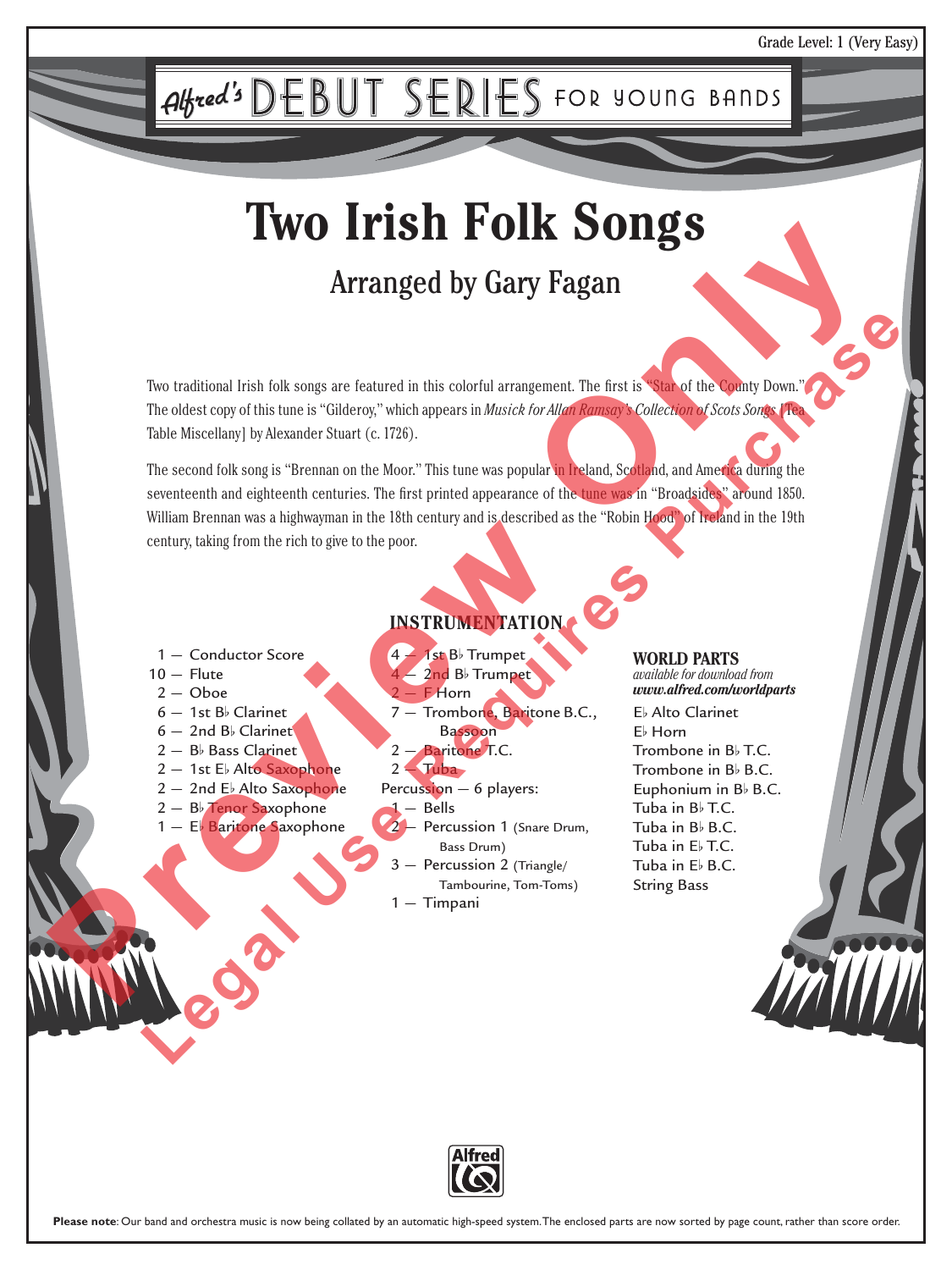## Two Irish Folk Songs



Copyright © 2011 Alfred Music Publishing Co., Inc. All rights reserved. Printed in USA.

36689S

Purchase a full-length<br>performance recording!<br>**alfred.com/downloads**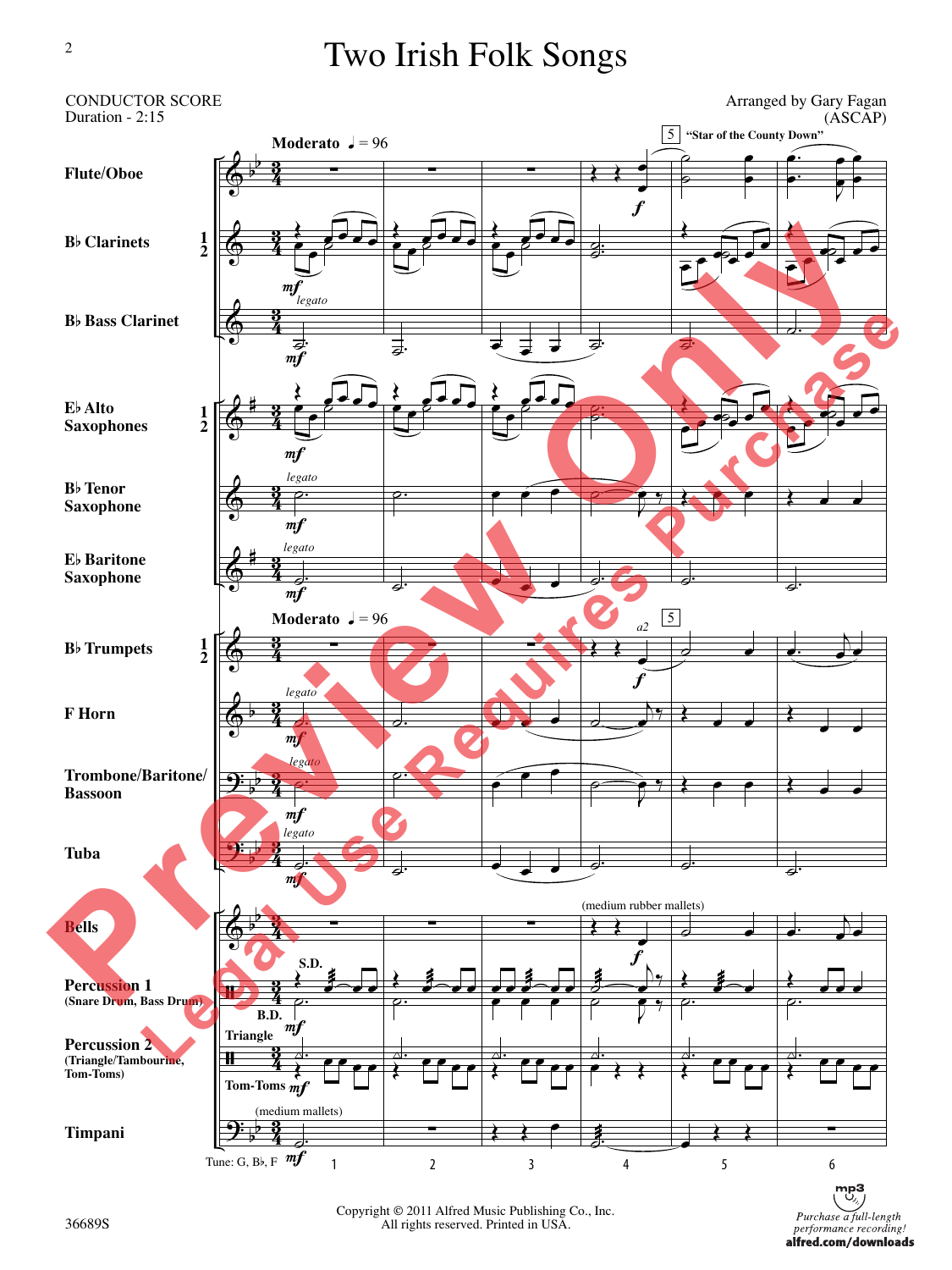

36689S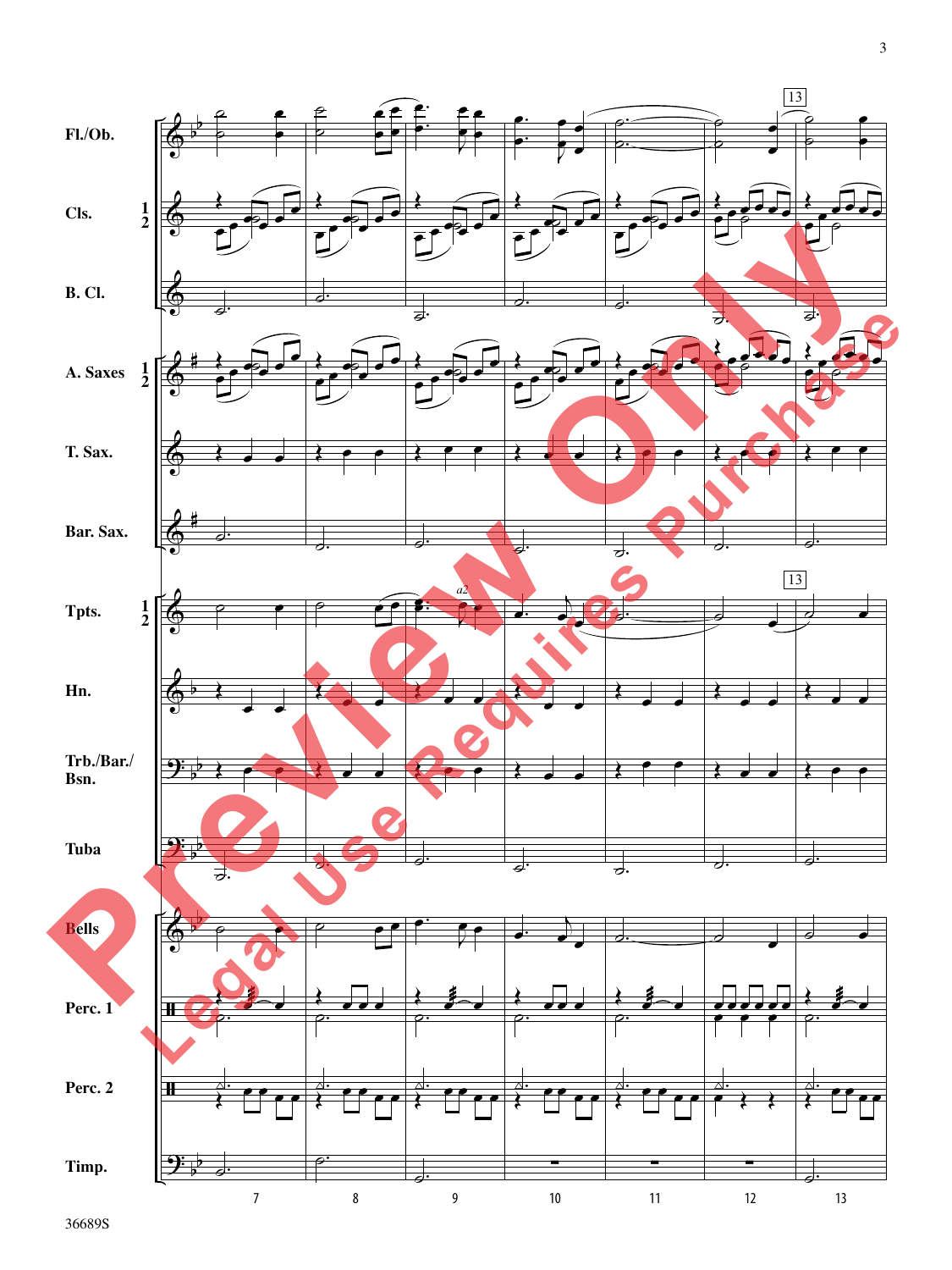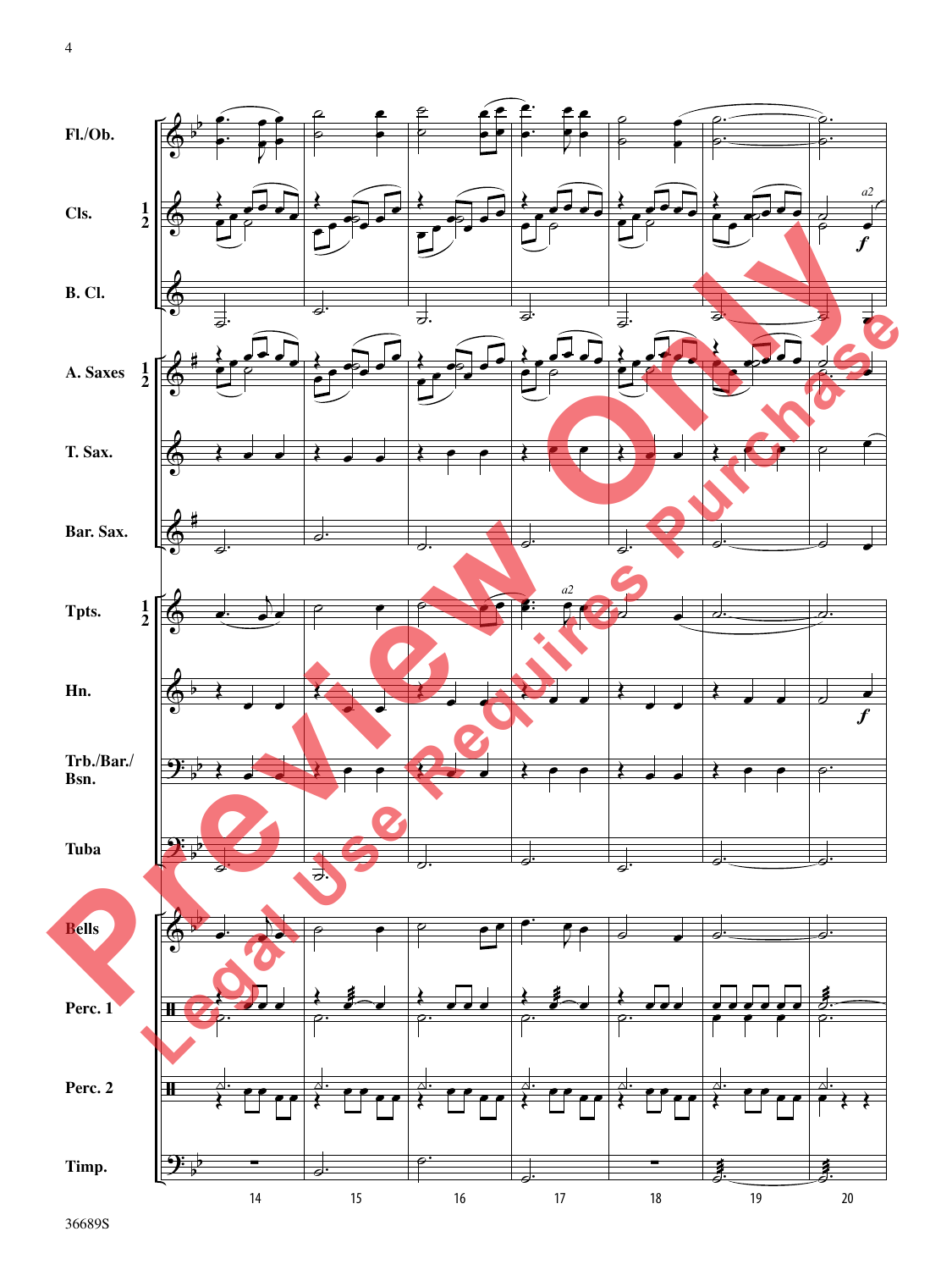

36689S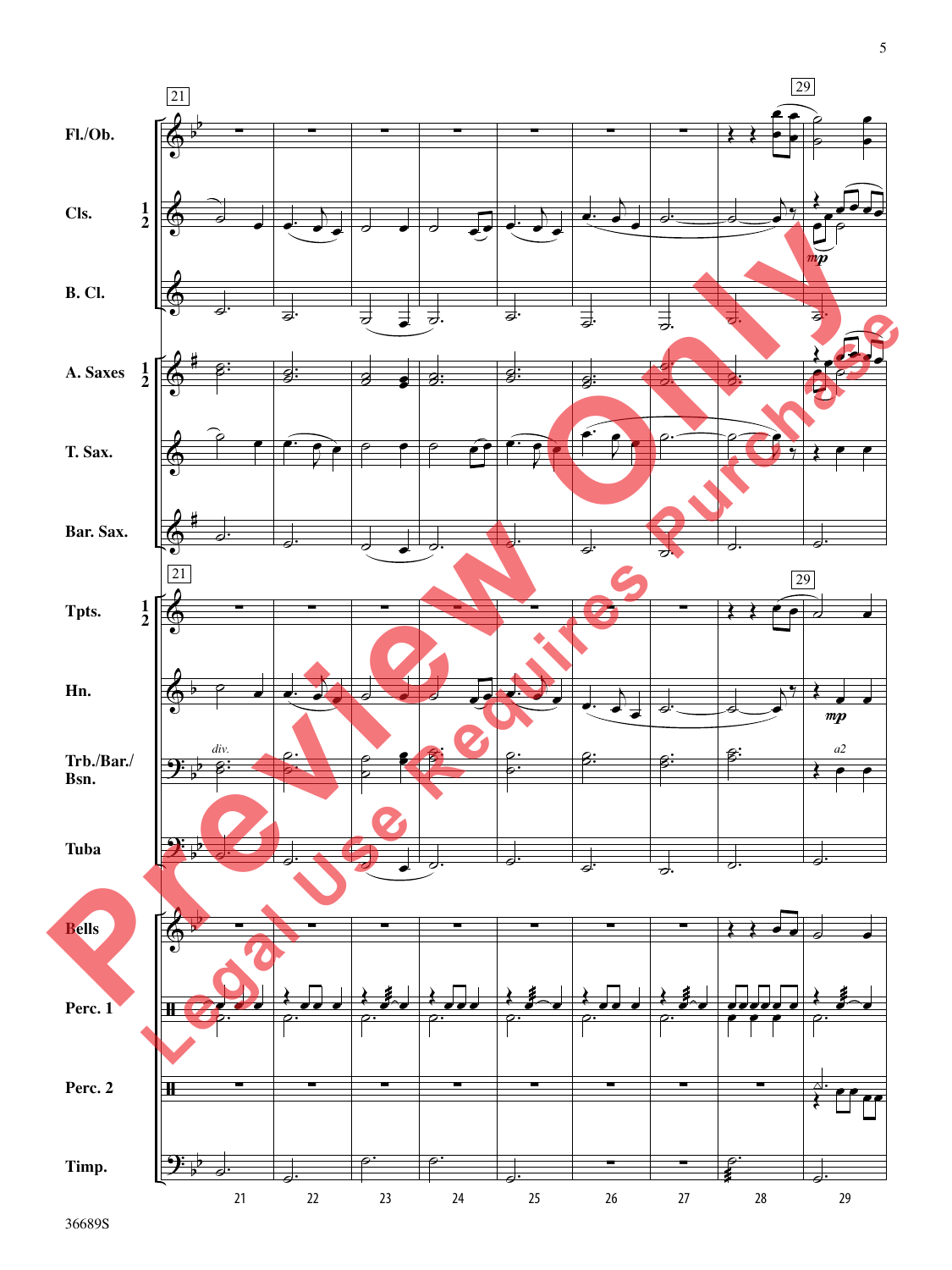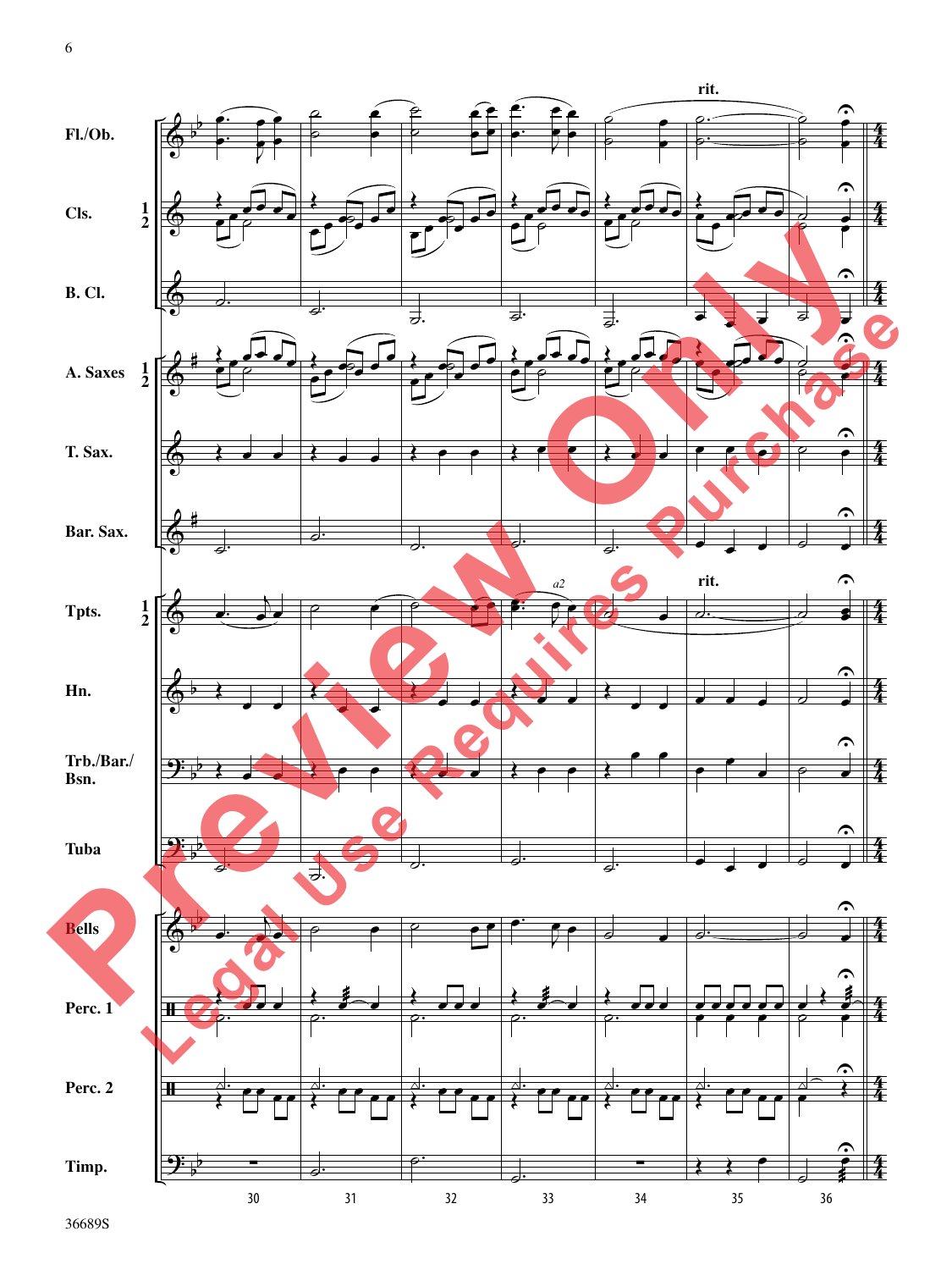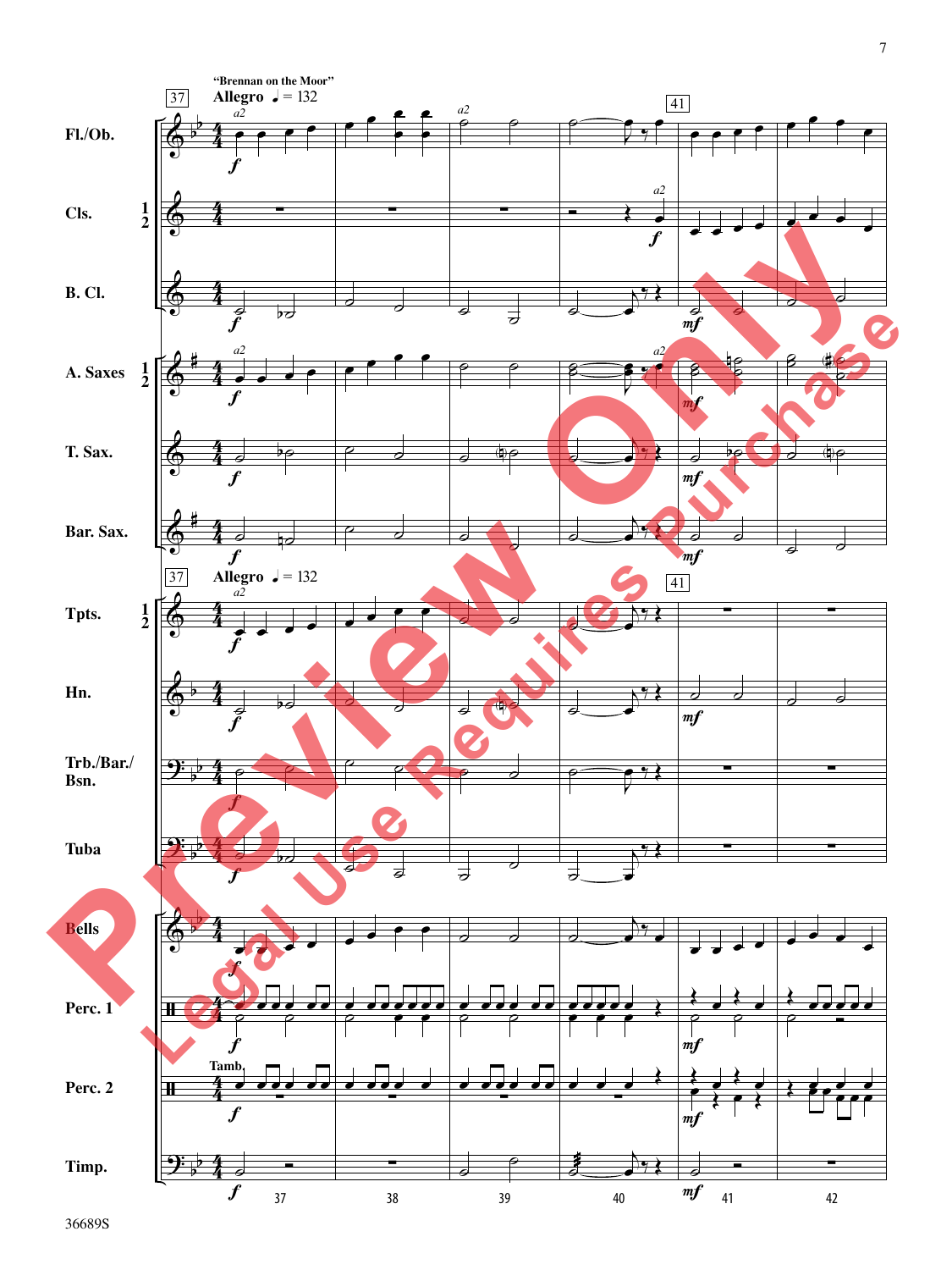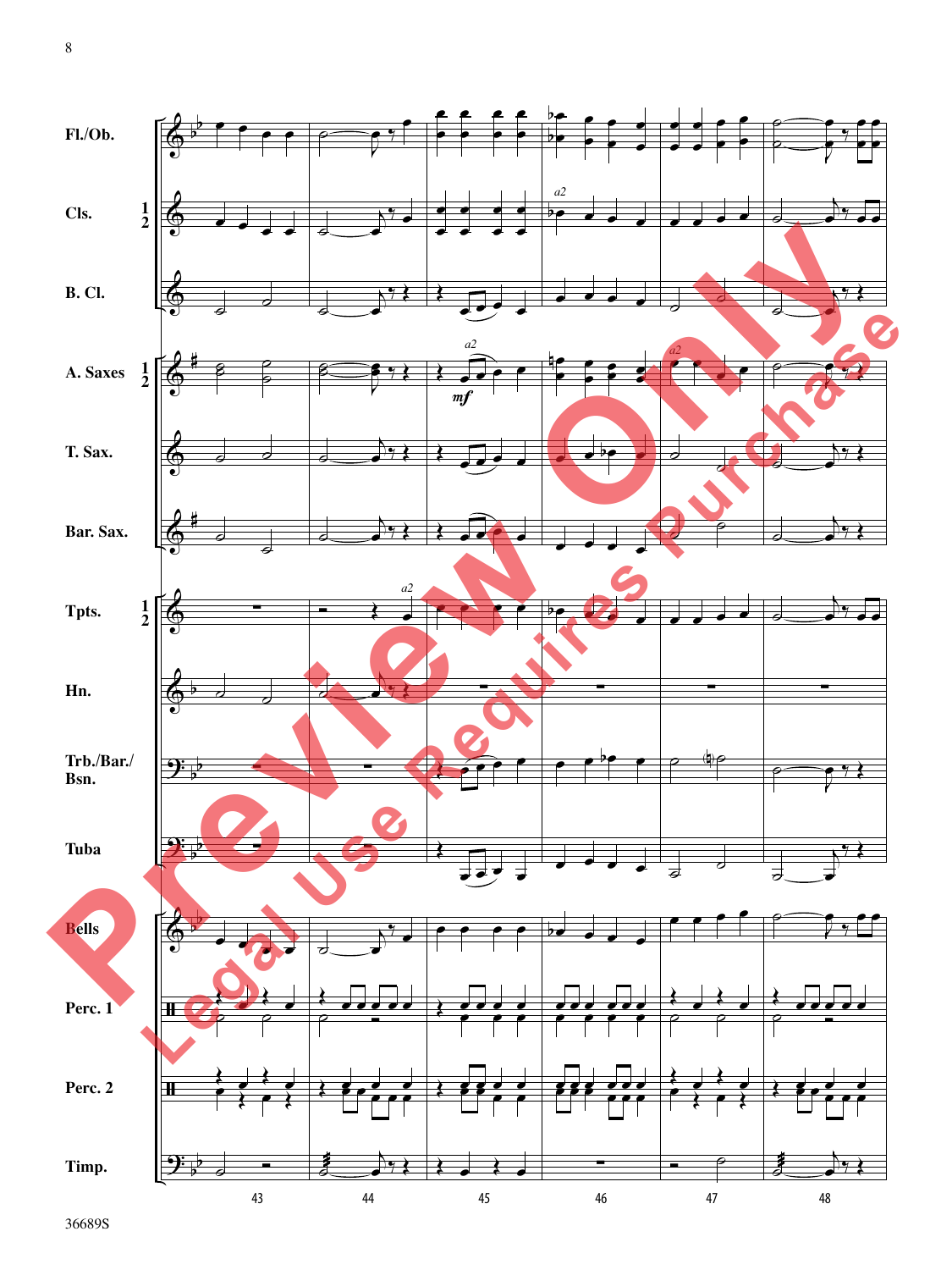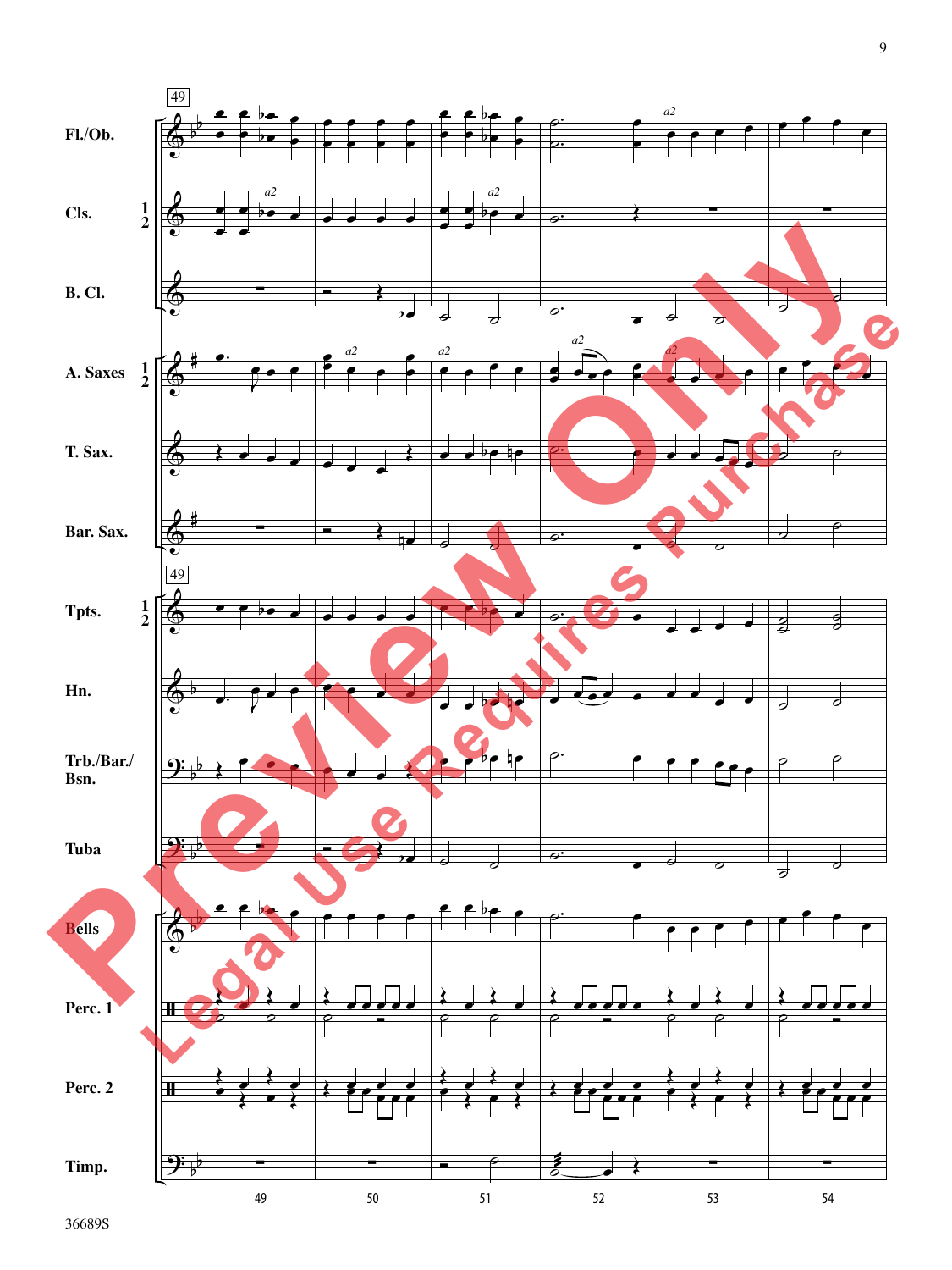

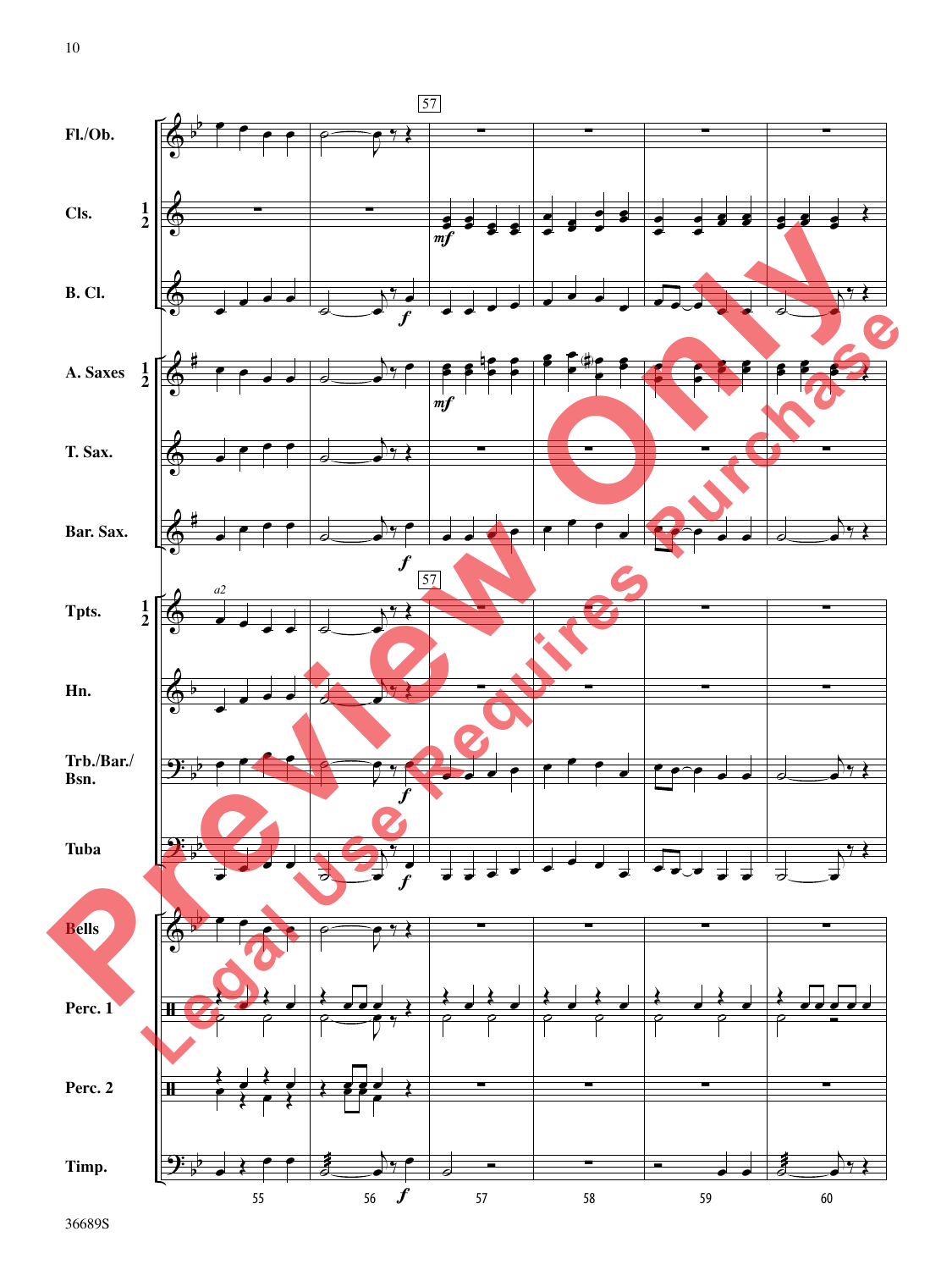